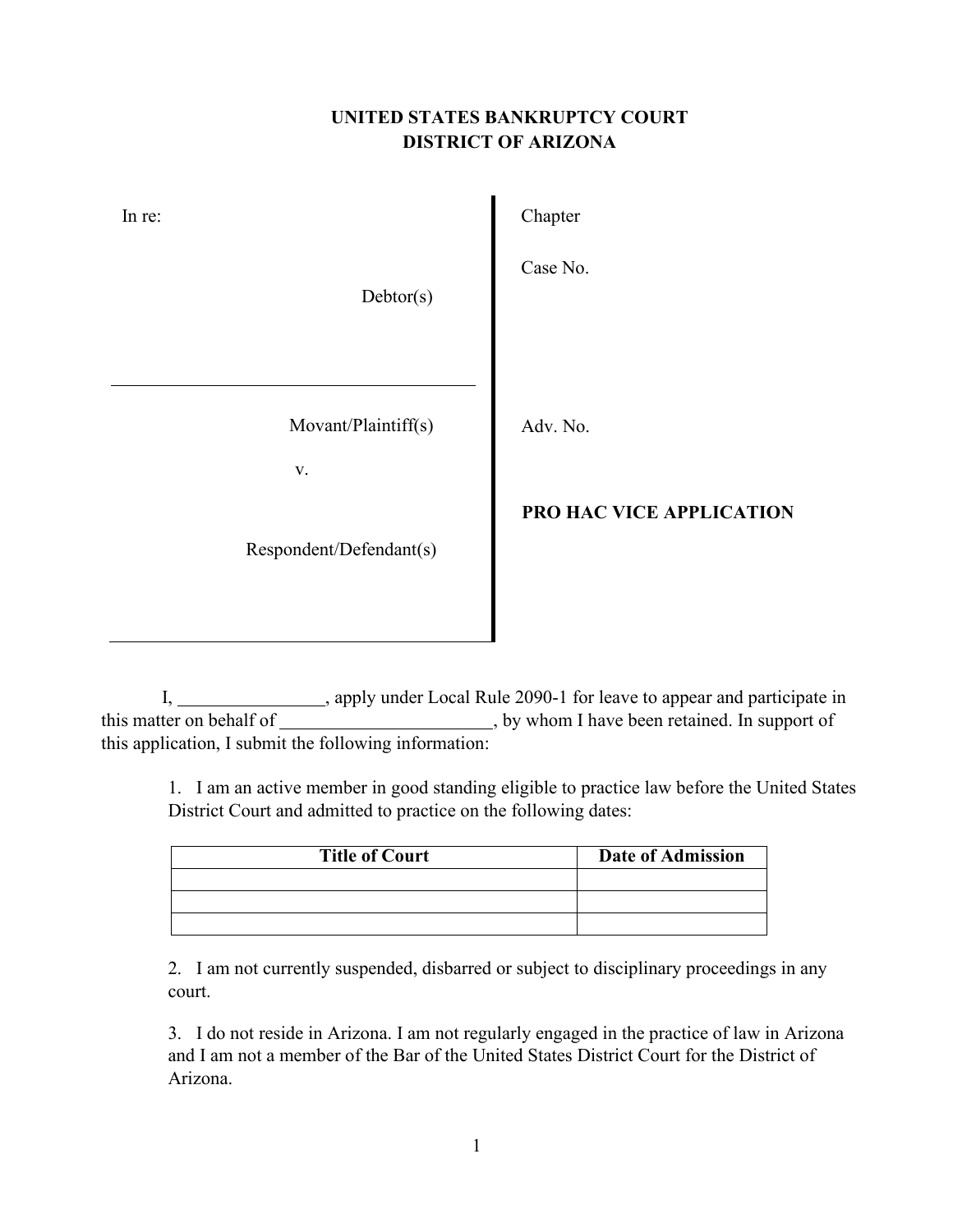4. Within three (3) years of this application, I filed the following Application(s) for Limited or Pro Hac Admission in this Court:

| Date | <b>Case Number</b> | <b>Case Name</b> | <b>Granted/Denied</b> |
|------|--------------------|------------------|-----------------------|
|      |                    |                  |                       |
|      |                    |                  |                       |
|      |                    |                  |                       |

5. I certify that I have read the Local Bankruptcy Rules in their entirety.

6. I acknowledge that I am subject to the jurisdiction of this Court.

7. I designate here is an active member of the bar of this Court who maintains an office in this district and who consented to this designation, as co-counsel with whom the Court and opposing counsel may readily communicate regarding thecase and upon whom documents may be served.

8. I declare under penalty of perjury that the foregoing is true and correct.

Executed on

Signature of Attorney

Attorney Name

Firm

Firm Address

Phone Number/ Fax Number

Email